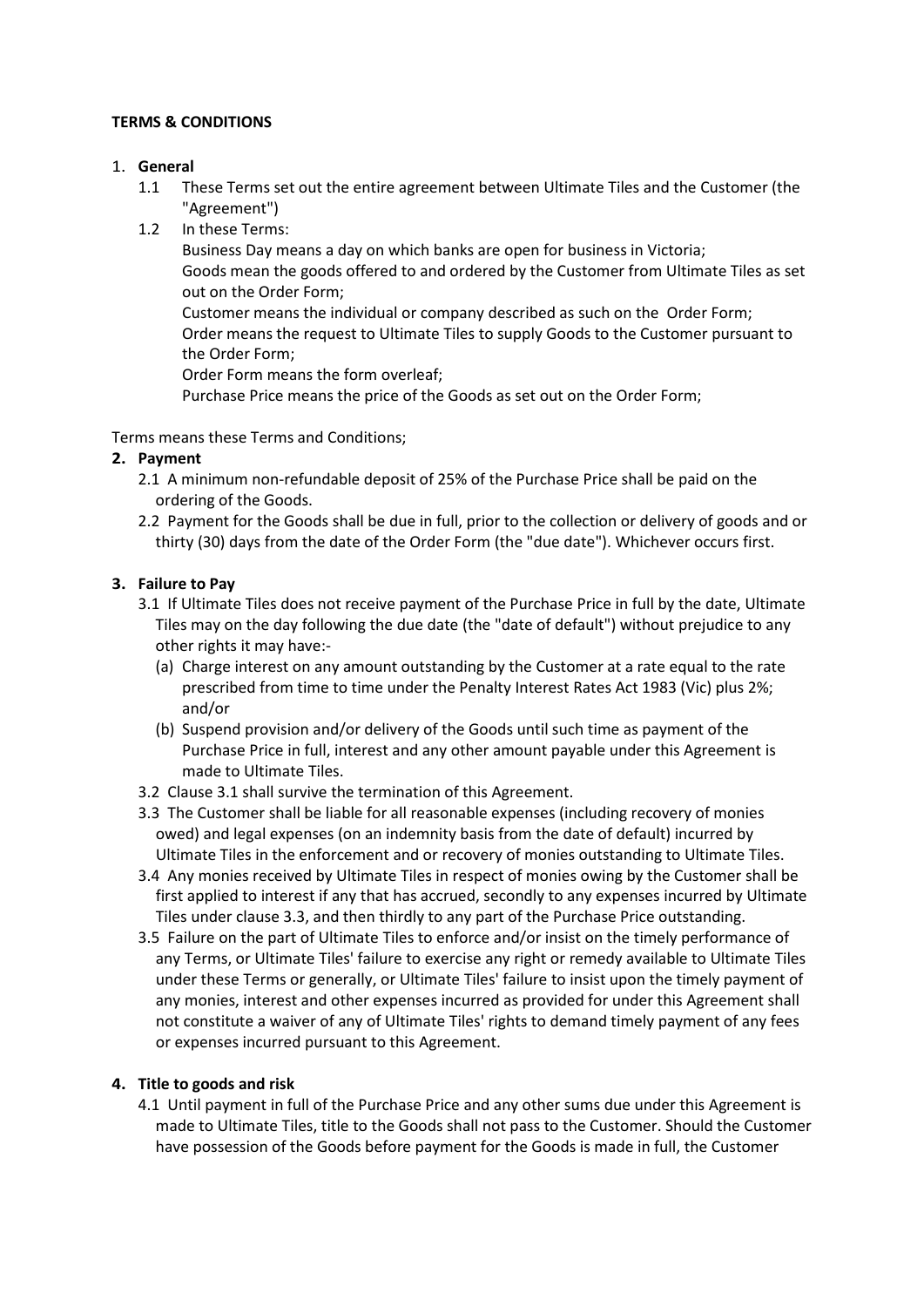does so as a Bailee for Ultimate Tiles and therefore shall immediately return the goods to Ultimate Tiles upon request.

- 4.2 If Goods are not returned on request under clause 4.1, Ultimate Tiles may recover possession of any Goods held by the Customer as delivered and/or supplied by Ultimate Tiles at any premises owned, possessed or controlled by the Customer under an irrevocable licence which hereby granted by the Customer to Ultimate Tiles.
- 4.3 Risk in the Goods passes to the Customer when the Goods are collected by, or delivered to, the Customer.

### **5. Delivery and Supply**

- 5.1 Ultimate Tiles reserves the right to stop or refuse the supply of Goods at anytime without reason.
- 5.2 If agreed as per the Order Form, Ultimate Tiles will deliver the Goods to the Customer's address set out on the Order Form, and the Goods shall be deemed to be delivered when Ultimate Tiles obtain an acknowledgement of delivery from a person with apparent authority at the delivery address.
- 5.3 Delivery times quoted for delivery are estimates only. Ultimate Tiles does not accept any responsibility or liability for any loss of any kind suffered as a result of failure and/or delay in the delivery or supply of any Goods.
- 5.4 Delay in the delivery of Goods shall not entitle the Customer to any refund or discount of the Purchase Price, nor shall it relieve the Customer of its obligation to accept and make full and final payment for the Goods by the due date.

### **6. Cancellations, Returns and Claims (Liability)**

- 6.1 Ultimate Tiles will not accept any cancellations or partial cancellations of an Order made 24 hours after an Order has been confirmed, unless a cancellation charge of 25% of the Purchase Price is paid to Ultimate Tiles.
- 6.2 No goods will be accepted for return after 30 days from invoice date
	- (a) Subject to Clause 6.3, if Goods are returned the Customer must provide proof of purchase of all such Goods. No refund for returned goods will be made but the Customer shall be entitled to a credit of the Purchase Price (excluding GST) less a 30% storage, administration and handling fee.
- 6.3 Goods must be inspected and any claim made before the Goods are fixed or installed and no claims may be made and no liability will be admitted once the Goods are fixed or installed.
- 6.4 Subject always to the provisions of the Trade Practices Act 1974 and any applicable State legislation:-
	- (a) all terms, conditions and warranties, other than those set out in these Terms or which cannot be excluded, are excluded;
	- (b) Ultimate Tiles shall not be liable to the Customer or to any third party for any loss or damage (including indirect, special, incidental or consequential loss or damage) howsoever caused which may arise out of failure or omission on the part of Ultimate Tiles;
	- (c) Ultimate Tiles' liability for any breach of any term or condition set out in these Terms shall at the Ultimate Tiles be limited to:-
		- (i) a refund of the Purchase Price;
		- (ii) the replacement of the Goods or the supply of equivalent Goods; or
	- (d) the payment of the cost of replacing the Goods or acquiring equivalent Goods no claims or liability shall be accepted by Ultimate Tiles in respect of-
		- (i) crazing and shade variations which are an inherent characteristic of all ceramic products and different shades are to be expected from shipment;
		- (ii) reasonable variations between samples provided, Goods displayed, and actual Goods supplied, and between deliveries of Goods;